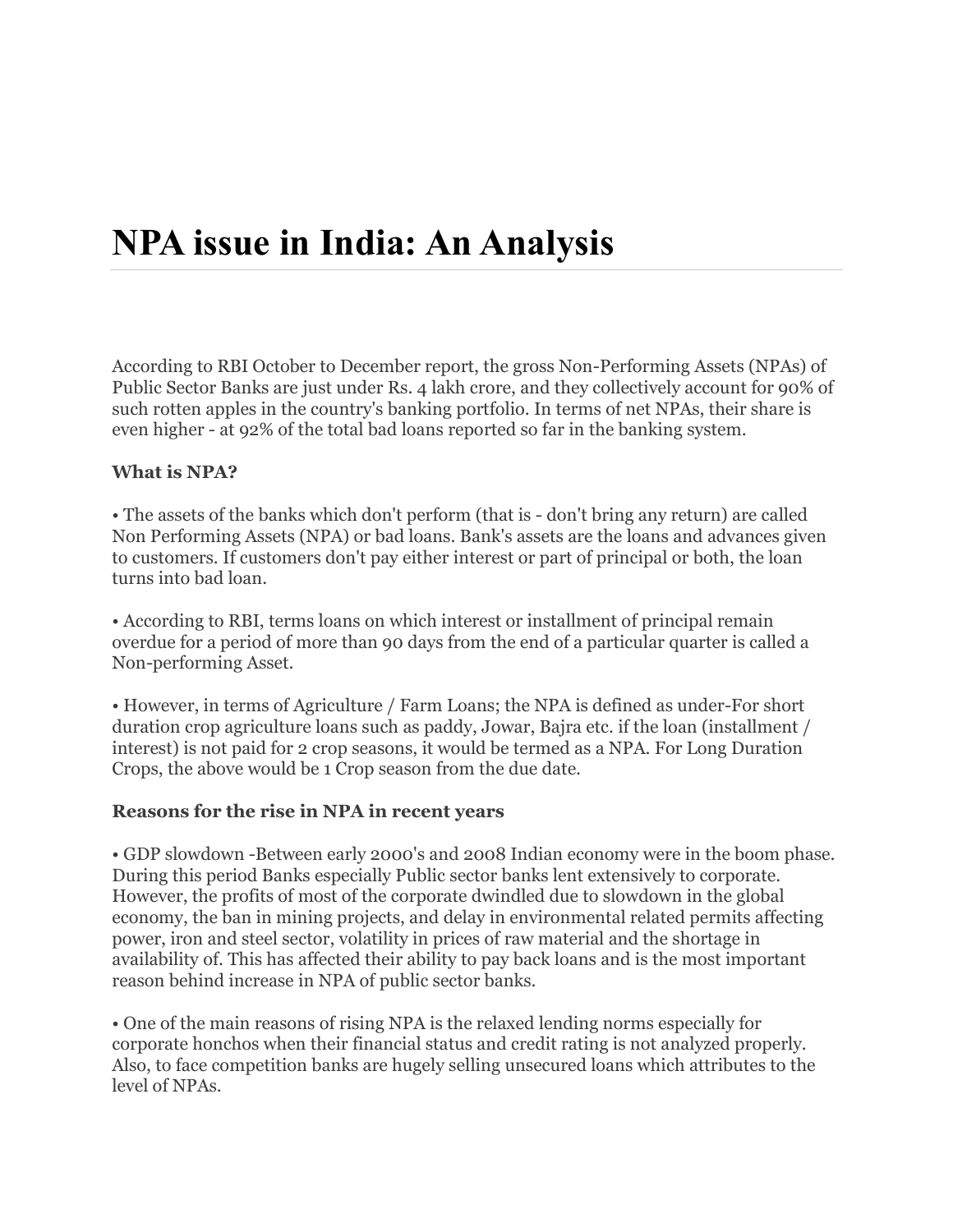• 5 sectors Textile, aviation, mining, Infrastructure contributes to most of the NPA, since most of the loan given in these sector are by PSB, They account for most of the NPA.

• Public Sector banks provide around 80% of the credit to industries and it is this part of the credit distribution that forms a great chunk of NPA. Last year, when kingfisher was marred in financial crisis, SBI provided it huge amount of loan which it is not able to recover from it.

• There is a myth that main reason for rise in NPA in Public sector banks was Priority sector lending, However according to the findings of Standing Committee on Finance NPAs in the corporate sector are far higher than those in the priority or agriculture sector. However, even the PSL sector has contributed substantially to the NPAs. As per the latest estimates by the SBI, education loans constitute 20% of its NPAs.

• The Lack of Bankruptcy code in India and sluggish legal system make it difficult for banks to recover these loans from both corporate and non-corporate.

### **Other factors**

• Banks did not conducted adequate contingency planning, especially for mitigating project risk. They did not factor eventualities like failure of gas projects to ensure supply of gas or failure of land acquisition process for highways.

• Restructuring of loan facility was extended to companies that were facing larger problems of over-leverage& inadequate profitability. This problem was more in the Public sector banks.

• Companies with dwindling debt repayment capacity were raising more & more debt from the system.

#### **Steps taken by RBI and Government in last few years to curb NPA:**

• Government has launched 'Mission Indradhanush' to make the working of public sector bank more transparent and professional in order to curb the menace of NPA in future.

• Government has also proposed to introduce Bankruptcy code.

• RBI introduced number of measures in last few years which include tightening the Corporate Debt Restructuring (CDR) mechanism, setting up a Joint Lenders' Forum, prodding banks to disclose the real picture of bad loans, asking them to increase provisioning for stressed assets, introducing a 5:25 scheme where loans are to be amortized over 25 years with refinancing option after every 5 years, and empowering them to take majority control in defaulting companies under the Strategic Debt Restructuring (SDR) scheme.

## **How to curb the menace of Public Sector Banks (PSB)**